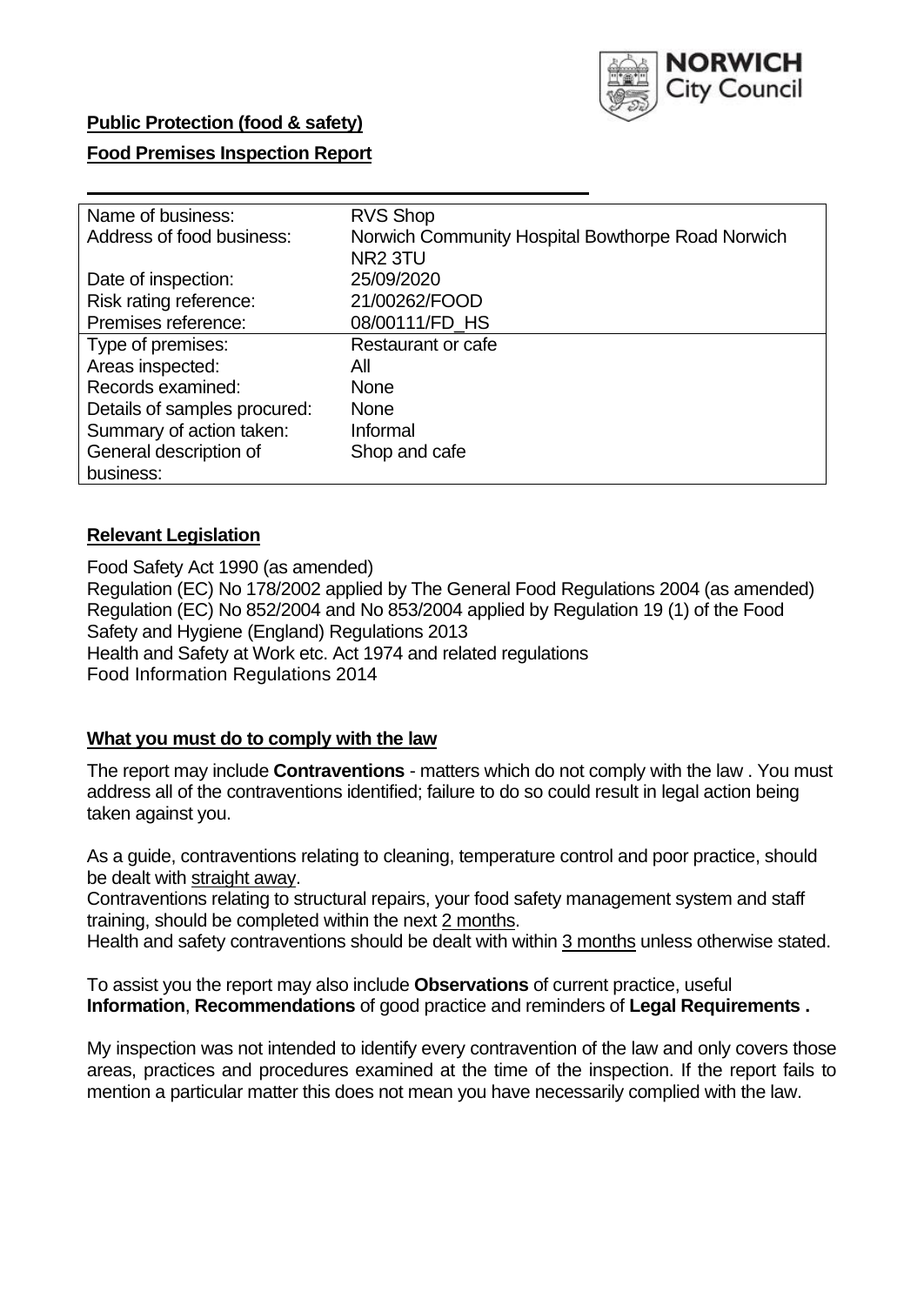# **FOOD SAFETY**

### **How we calculate your Food Hygiene Rating:**

The food safety section has been divided into the three areas which you are scored against for the hygiene rating: 1. food hygiene and safety procedures, 2. structural requirements and 3. confidence in management/control procedures. Each section begins with a summary of what was observed and the score you have been given. Details of how these scores combine to produce your overall food hygiene rating are shown in the table.

| <b>Compliance Area</b>                     |          |    |           | <b>You Score</b> |           |    |           |    |                |  |  |
|--------------------------------------------|----------|----|-----------|------------------|-----------|----|-----------|----|----------------|--|--|
| <b>Food Hygiene and Safety</b>             |          |    |           | 0                | 5.        | 10 | 15        | 20 | 25             |  |  |
| <b>Structure and Cleaning</b>              |          |    | 0         | 5                | 10        | 15 | 20        | 25 |                |  |  |
| Confidence in management & control systems |          |    | $\bf{0}$  | 5                | 10        | 15 | 20        | 30 |                |  |  |
|                                            |          |    |           |                  |           |    |           |    |                |  |  |
| <b>Your Total score</b>                    | $0 - 15$ | 20 | $25 - 30$ |                  | $35 - 40$ |    | $45 - 50$ |    | > 50           |  |  |
| Your Worst score                           | 5.       | 10 | 10        |                  | 15        |    | 20        |    | $\blacksquare$ |  |  |
|                                            |          |    |           |                  |           |    |           |    |                |  |  |
| <b>Your Rating is</b>                      | 5        | 4. | 3         |                  | 2         |    |           |    | $\overline{0}$ |  |  |

Your Food Hygiene Rating is 5 - a very good standard

000005

## **1. Food Hygiene and Safety**

Food Hygiene standards are excellent. You demonstrated full compliance with legal requirements. You have safe food handling practices and procedures and all the necessary control measures to prevent cross-contamination are in place. **(Score 0)**

## Contamination risks

Contamination risks of food were well managed.

#### Personal Hygiene

Appropriate clothing was being worn and personal hygiene was high.

## **2. Structure and Cleaning**

The structure facilities and standard of cleaning and maintenance are all excellent and you demonstrated full compliance with the law. There is evidence of effective pest control and procedures are in place to rectify any problems as they arise. There is good provision for waste disposal. **(Score 0)**

The structure and cleaning of the facility was to a high standard.